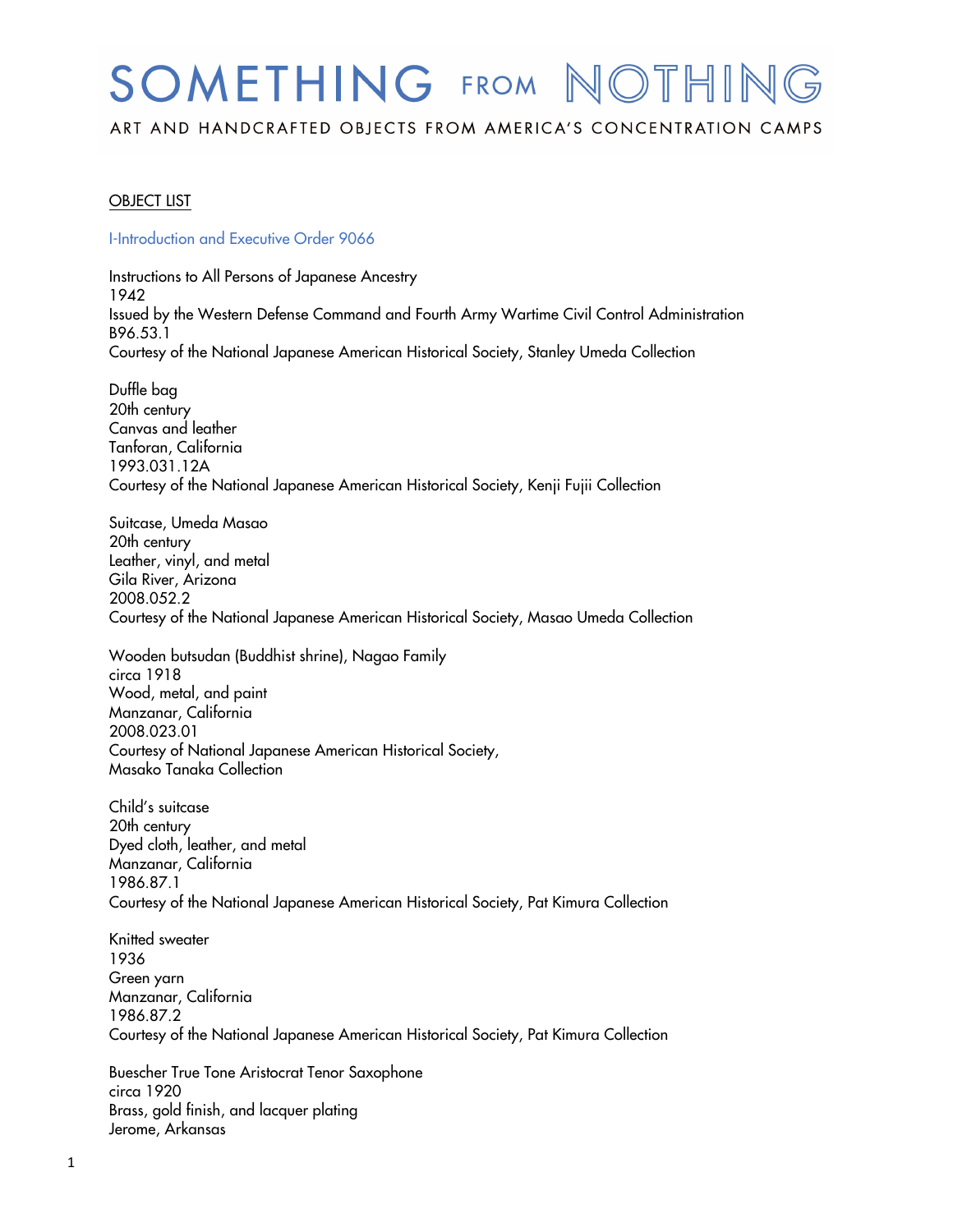Courtesy of the National Japanese American Historical Society, Elaine Weston Collection 2013.12.1A-1

Executive order 9066

 Franklin D. Roosevelt Blueprint of Minidoka construction plan U.S. Engineers War Relocation Authority Courtesy of the National Japanese American Historical Society, National Archives War Relocation Authority Courtesy of the National Japanese American Historical Society Photo paper, cardstock, graphite, cloth, tape, and metal Courtesy of the National Japanese American Historical Society, Tashi Hori Collection Identification tag, Ann Sutow War Relocation Authority Paper, ink, and string Courtesy of the National Japanese American Historical Society, Ann Tsuda Collection Manufactured by Fingerprint Equipment Laboratory Wood, paper, and metal Tule Lake, California Courtesy of the National Japanese American Historical Society, Dr. Harlan Head Collection Wood, metal, paint, and string Courtesy of the National Japanese American Historical Society, George and Carol Nobori Collection 1942 Reproduction 1942 **Reproduction** SMI00006 Loyalty questionnaire 1943 **Reproduction** Tashi Hori Scrapbook (along with complete digital reproduction on iPad) circa 1942-1945 Manzanar, California 1986.23.2 1942 1985.6.2 Fingerprinting kit circa 1940 1990.001.1 Artist unknown Japanese freighter model 1944 Jerome, Arkansas 2004.050.01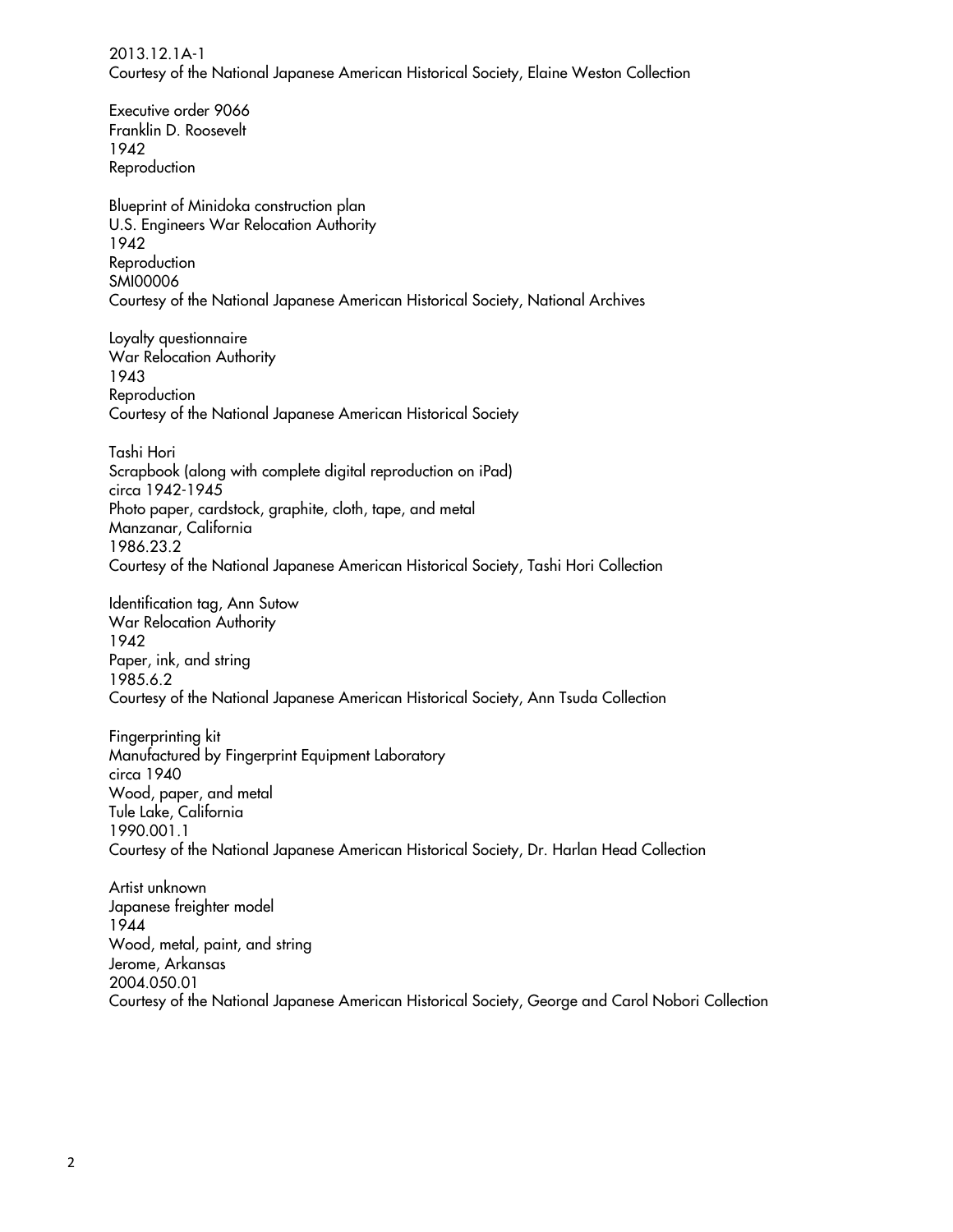#### II - Contemporary Art Installations

 To All Persons Mixed paper and found object installation Courtesy of the artist Marlene Iyemura 2014

 With Liberty and Justice for Some Mixed media installation Courtesy of the artist Barbara Horiuchi 2009

### III. Introduction to Place and Materials in the Camps with Landscape Paintings, Bird Pins, and Shell Corsages

 Masako Hirata's Fourth Grade Civics Class Fabric, thread, batting Courtesy of the National Japanese American Historical Society, Masako Hirata Collection **Quilt** 1944 Poston, Arizona 1991.012.1

 Koho Yamamoto Watercolor on paper Courtesy of the National Japanese American Historical Society, Eome Otsuki Collection Water tower circa 1942-1945 Topaz, Utah 1987.41

 Oil on canvas and wood Courtesy of the National Japanese American Historical Society, Seizo Murata Collection Seizo Murata Sunset with mountains circa 1942-1945 Topaz, Utah 2000.040.01

 Heart Mountain concentration camp Oil on canvas Heart Mountain, Wyoming Courtesy of the National Japanese American Historical Society, Jishiro Miyauchi Collection Jishiro Miyauchi 1944 1995.40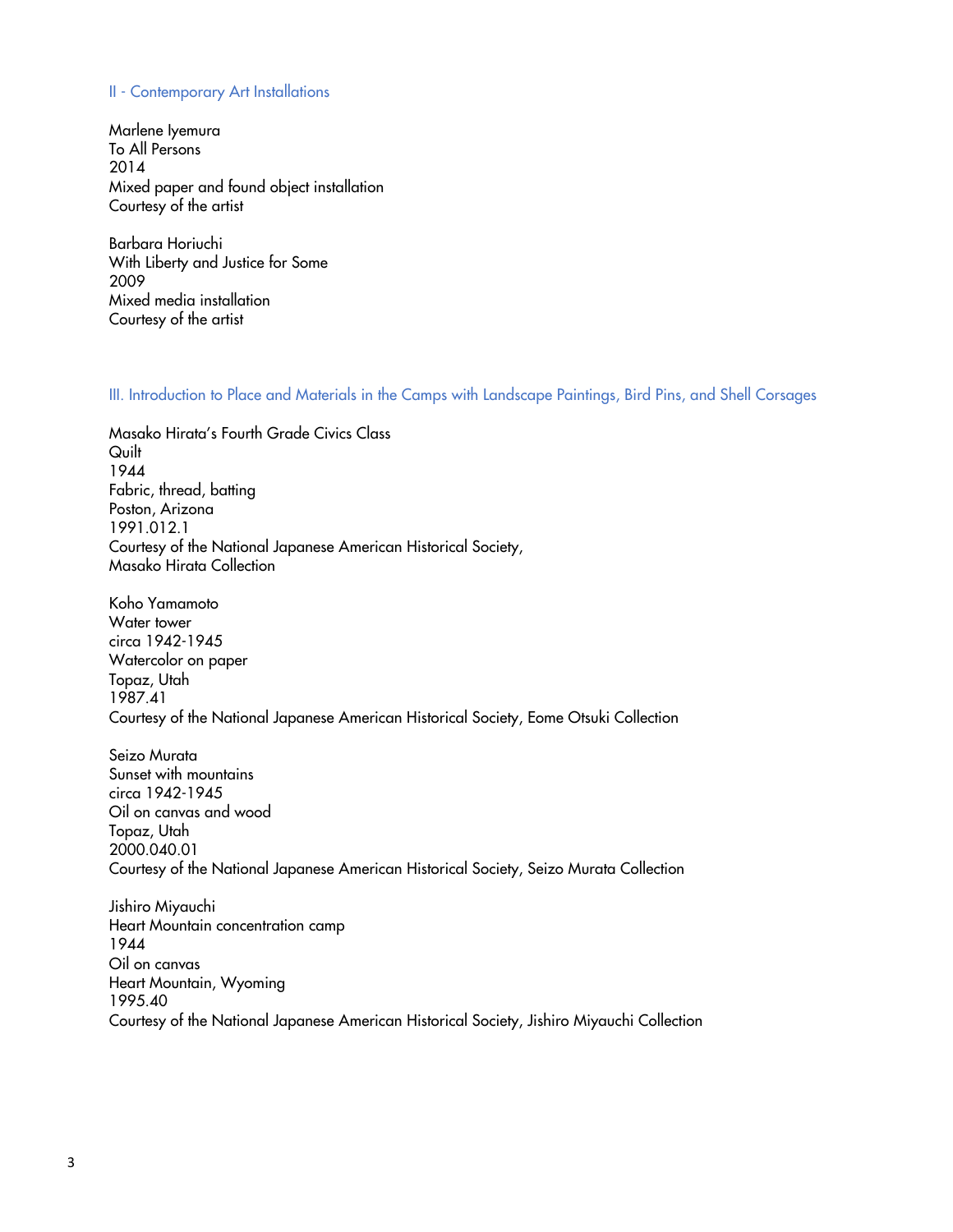Mitsu Sato Topaz, white buildings Oil on canvas and wood frame Courtesy of the National Japanese American Historical Society, Mitsu Sato Collection Topaz central barracks and Topaz mountain on a winter night Watercolor, graphite, and glue on paper Courtesy of the National Japanese American Historical Society, Yoshio Kasai Collection Topaz barracks with a sand storm Oil on canvas Courtesy of the National Japanese American Historical Society, Mitsu Sato Collection Gate and tower with guard Oil on canvas Courtesy of the National Japanese American Historical Society, Mitsu Sato Collection Oil pastel on canvas Courtesy of the National Japanese American Historical Society, Kay Sekimachi Collection Watercolor on paper Courtesy of the National Japanese American Historical Society, Yoshimi Ikeda Collection National Pharmacy moth ball container with shells Cardboard, paper, and shells Topaz, Utah circa 1942-1945 Topaz, Utah 1986.66.3 Riosuke Kasai circa 1942-1945 Topaz, Utah 1986.8.1d Mitsu Sato 1944 Topaz, Utah 1986.66.1 Mitsu Sato circa 1942-1945 Topaz, Utah 1986.66.2 Kay Sekimachi **Barracks** 1942 Tanforan, California 1991.019.1 Artist unknown Mt. Williamson 1943 Manzanar, California USF2017.2.1 circa 1942-1945 2009.024.17

Courtesy of the National Japanese American Historical Society, Kaz Abey Collection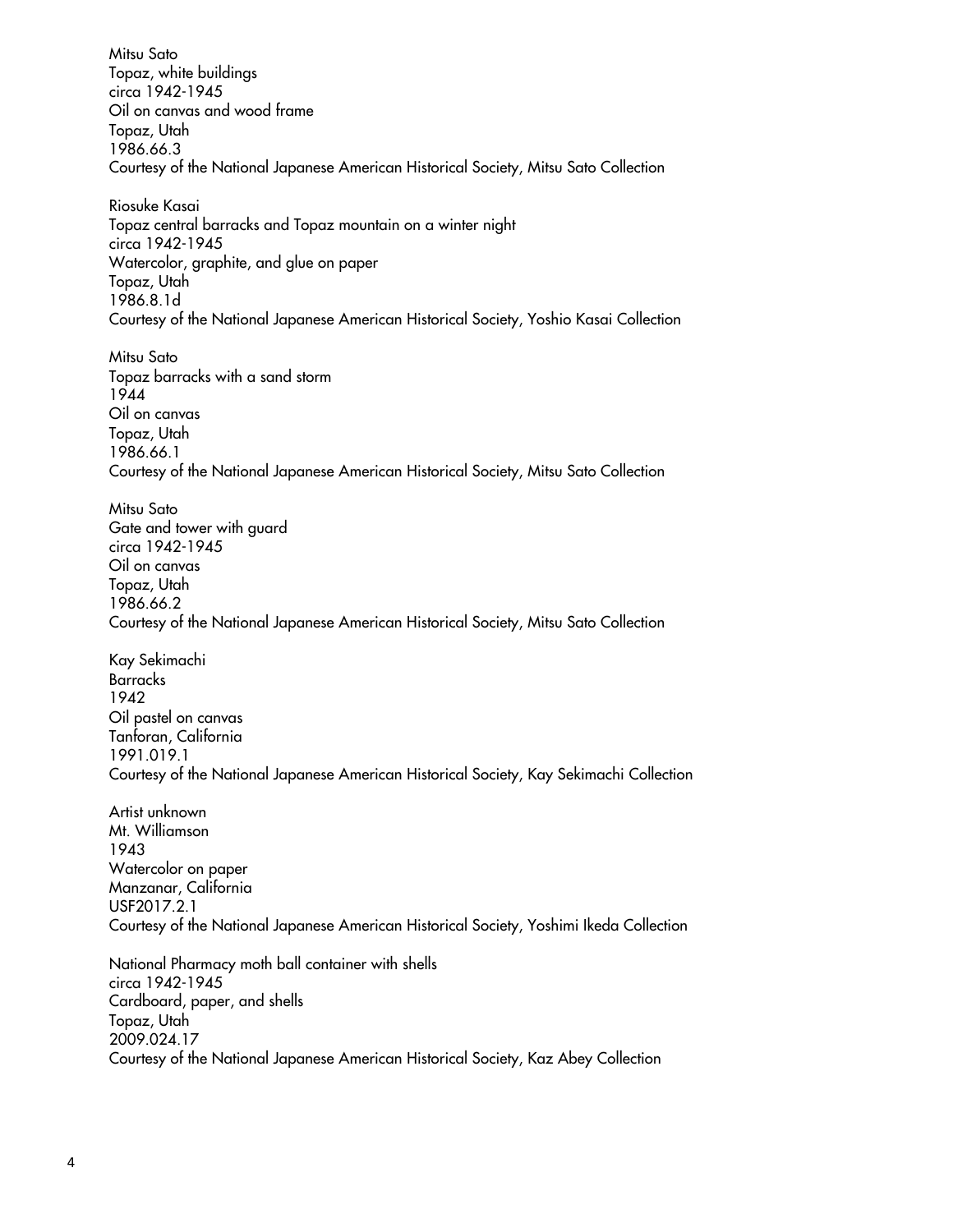Glass bottle with shells from Topaz Unlabeled quart glass jar and shells Courtesy of the National Japanese American Historical Society, Kaz Abey Collection Glass bottle with rocks from Topaz Green Devil pickled peppers bottle, rocks, and glass Topaz, Utah Courtesy of the National Japanese American Historical Society, Kaz Abey Collection Shell flower materials and samples Cardboard, string, wood, wire, shells, buttons, paper, and paint Topaz, Utah Courtesy of the National Japanese American Historical Society, Masahide Ota Collection Shell flower pin Clam shells, wood, glue, fabric, and safety pin Courtesy of the National Japanese American Historical Society, Chiyeko Nagareda Collection Wood, paint, safety pin, glue, and lacquer Granada (Amache), Colorado Courtesy of the National Japanese American Historical Society, Himeko Fukuhara Collection Wood and graphite Granada (Amache), Colorado 1991.068.041 1991.068.041<br>Courtesy of the National Japanese American Historical Society, Himeko Fukuhara Collection Wood, paint, wire, metal, string, and lacquer Granada (Amache), Colorado circa 1942-1945 Topaz, Utah 2008.024.13 circa 1942-1945 2008.024.15 Masahide Ota circa 1942-1945 1998.007.01a-b Artist unknown circa 1942-1945 Topaz, Utah 1994.038.5 Artist unknown Bird pin circa 1942-1945 1991.068.46 Artist unknown Unfinished bird pin circa 1942-1945 Artist unknown Crane pin circa 1942-1945 1991.068.04

Courtesy of the National Japanese American Historical Society, Himeko Fukuhara Collection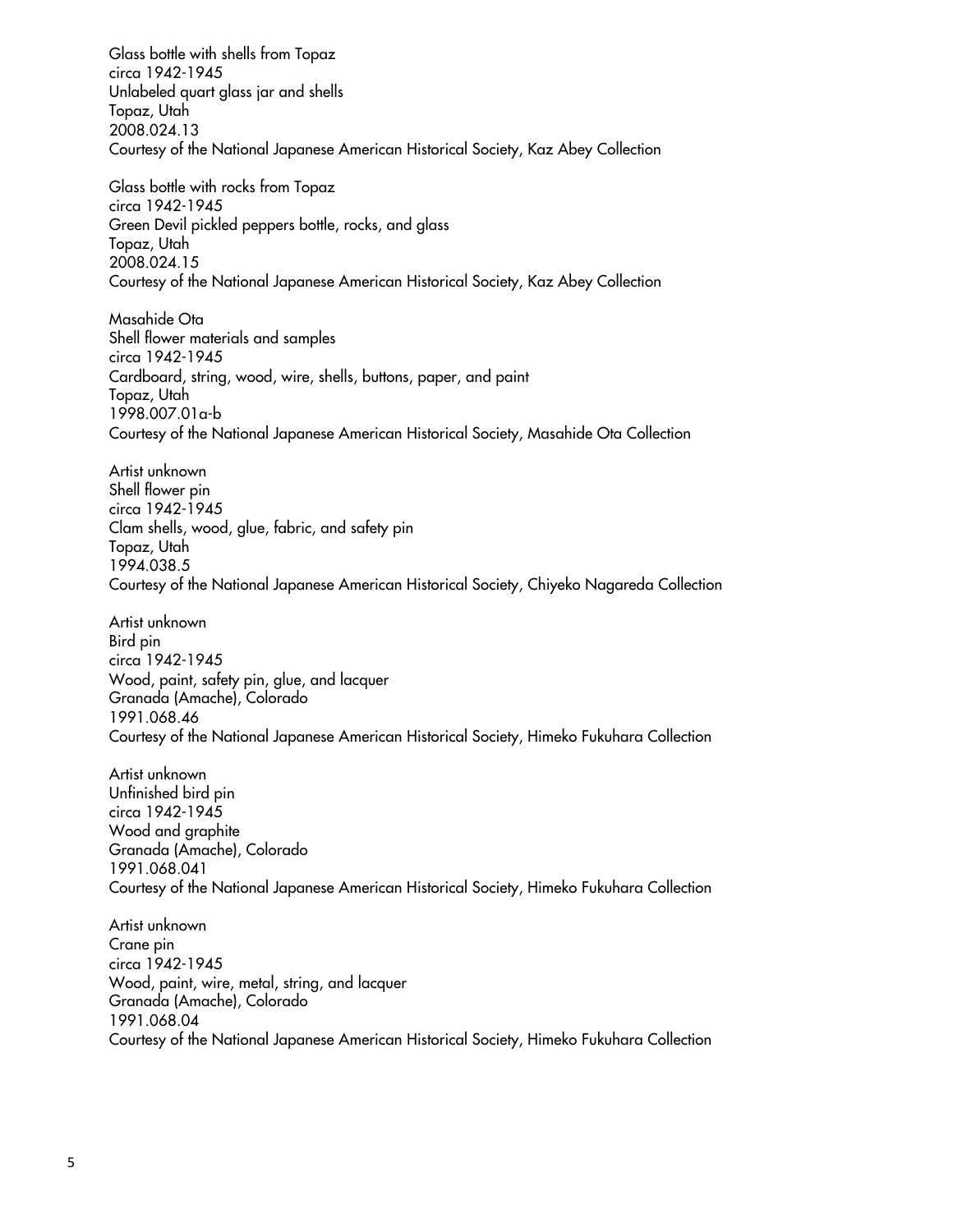Wood, paint, wire, and lacquer Gila River, Arizona Courtesy of the National Japanese American Historical Society, Kazuko Matsumoto Collection Artist unknown Bird pin 1943-1945 1986.81.2

 Artist unknown Wood, paint, wire, metal, and lacquer Gila River, Arizona Courtesy of the National Japanese American Historical Society, Helen Masamura and Ayeno Nakagawa Collection Bird pin circa 1942-1945 1986.86.09

 Wood, paint, wire, and lacquer Granada (Amache), Colorado Courtesy of the National Japanese American Historical Society, Himeko Fukuhara Collection Artist unknown Artist unknown Bird pin circa 1942-1945 1991.068.52

 Wood, paint, wire, and lacquer Granada (Amache), Colorado Courtesy of the National Japanese American Historical Society, Himeko Fukuhara Collection Bird pin circa 1940-1942 1991.068.25

 Artist unknown Wood, paint, wire, and lacquer Topaz, Utah Courtesy of the National Japanese American Historical Society, Chizu Iiyama Collection Bird pin circa 1942-1945 1991.032.29

 Artist unknown Wood, paint, wire, and lacquer Tule Lake, California Courtesy of the National Japanese American Historical Society, Misao Fukuhara Collection Bird pin circa 1942-1946 1991.007.2

 Artist unknown Wood, paint, wire, safety pin, glue, and lacquer Granada (Amache), Colorado Courtesy of the National Japanese American Historical Society, Himeko Fukuhara Collection Bird pin circa 1942-1945 1991.068.19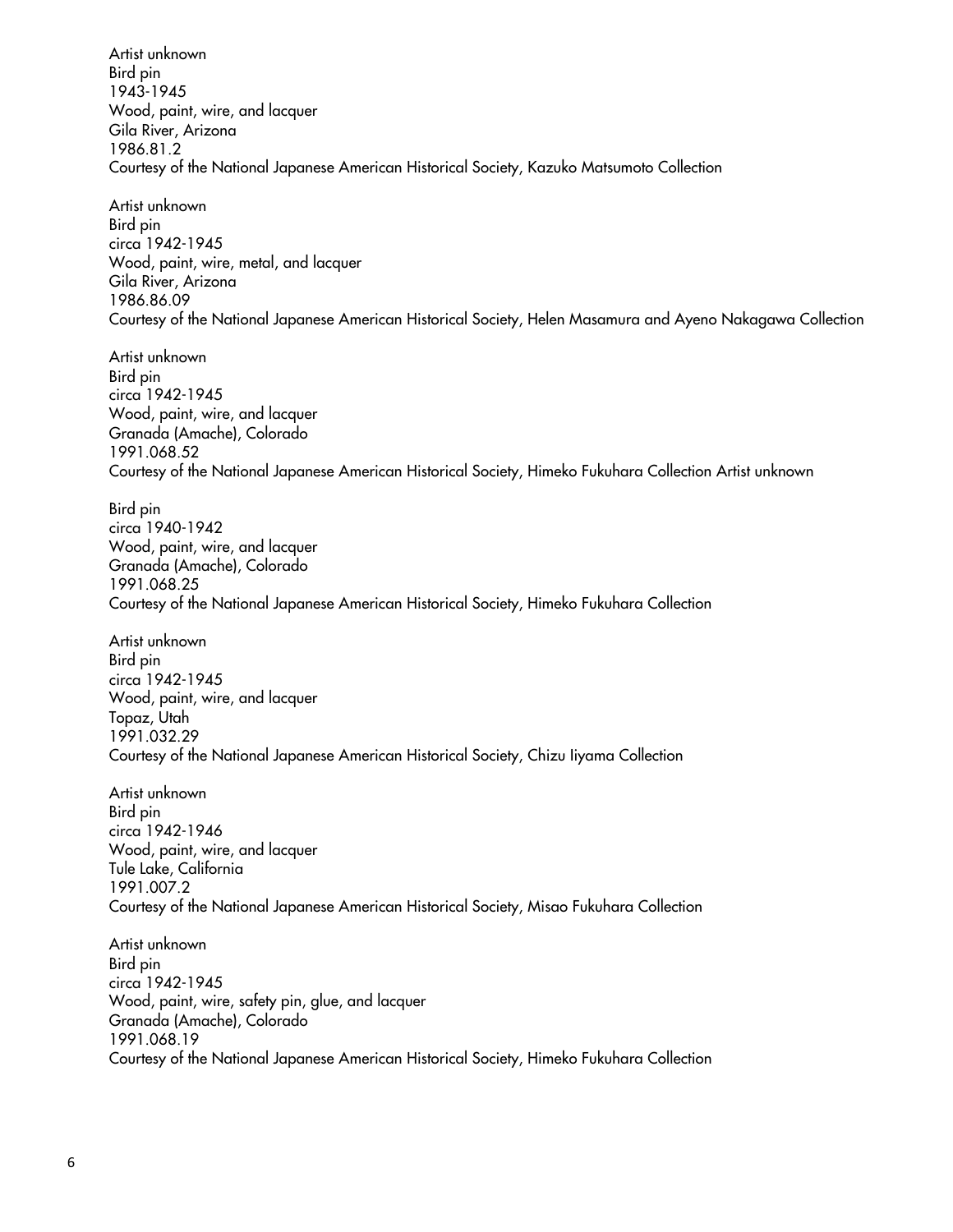Wood, paint, wire, and lacquer Granada (Amache), Colorado Courtesy of the National Japanese American Historical Society, Himeko Fukuhara Collection Duck pin Wood, paint, and lacquer Gila River, Arizona Courtesy of the National Japanese American Historical Society, Kazuko Matsumoto Collection Artist unknown Wood, paint, wire, pin, and lacquer Courtesy of the National Japanese American Historical Society, Chiyeko Nagareda Collection Artist unknown Shells, wire, ribbon, paper, cotton, sand, and glue Tule Lake, California Courtesy of the National Japanese American Historical Society, Kiyo Fujiki Collection Artist unknown Shells, wire, ribbon, fabric, paper, pipe cleaner, and glue Tule Lake, California Courtesy of the National Japanese American Historical Society, Kiyo Fujiki Collection Shells, wire, ribbon, fabric, paper, sand, cotton, string, and glue Courtesy of the National Japanese American Historical Society Shells, wire, ribbon, paper, sand, cotton, and glue Tule Lake, California Courtesy of the National Japanese American Historical Society, Kiyo Fujiki Collection Artist unknown Bird pin circa 1942-1945 1991.068.07 Kazuko Matsumoto circa 1943-1945 1986.81.3 Bird pin circa 1942-1945 Location unknown 1994.038.12 Flower corsage circa 1942-1945 1987.044.7 Flower corsage circa 1942-1945 1987.044.6 Artist unknown Flower corsage circa 1942-1945 Topaz, Utah 2006.01.23 Artist unknown Flower corsage circa 1942-1946 1987.44.1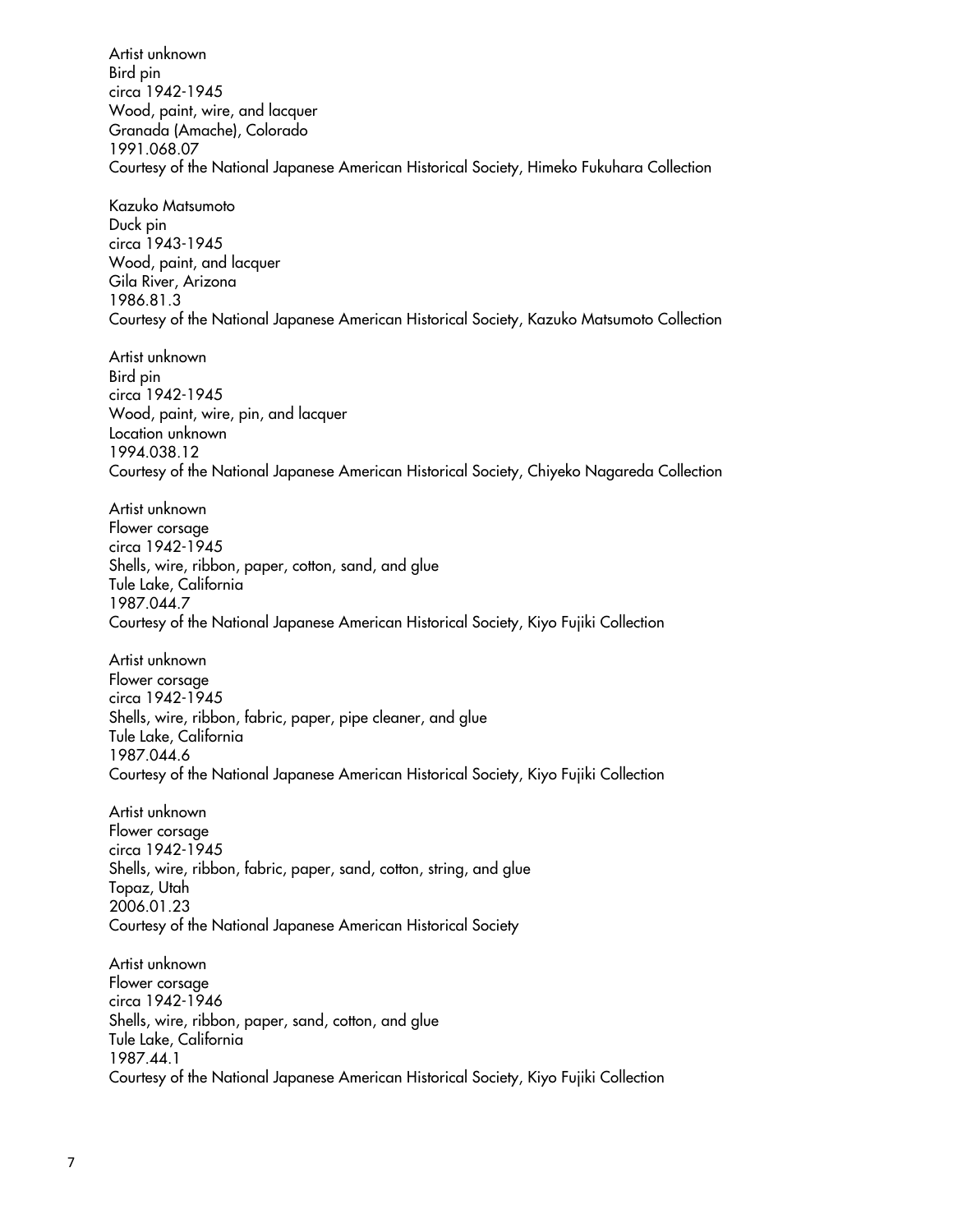#### IV – Introduction to "What Makes a Home"

 Courtesy of the National Japanese American Historical Society, Fujii Family Collection Kame Machida's Mother Paper and natural material Courtesy of the National Japanese American Historical Society, Kame Machida Collection Five-piece seiro (steam cooker used for mochi rice) Courtesy of the National Japanese American Historical Society, Yoshio Oyama Collection Wood and thread Lordsburg, New Mexico Courtesy of the National Japanese American Historical Society Flannel and thread Courtesy of the National Japanese American Historical Society, Fujii Family Collection Courtesy of the National Japanese American Historical Society Artist unknown Lantern basket circa 1942-1945 Rolled paper twine Topaz, Utah 1993.031.09 Mail basket circa 1942-1945 Poston, Arizona W89.150.04 Minoru Maeda circa 1942-1945 Wood Manzanar, California 1986.70 Artist unknown Cane circa 1942-1946 2017.7.5 Artist unknown Zori slippers circa 1942-1945 Topaz, Utah 1993.031.10 Artist unknown **Stool** circa 1942-1946 Wood Tule Lake, California 2015.3.1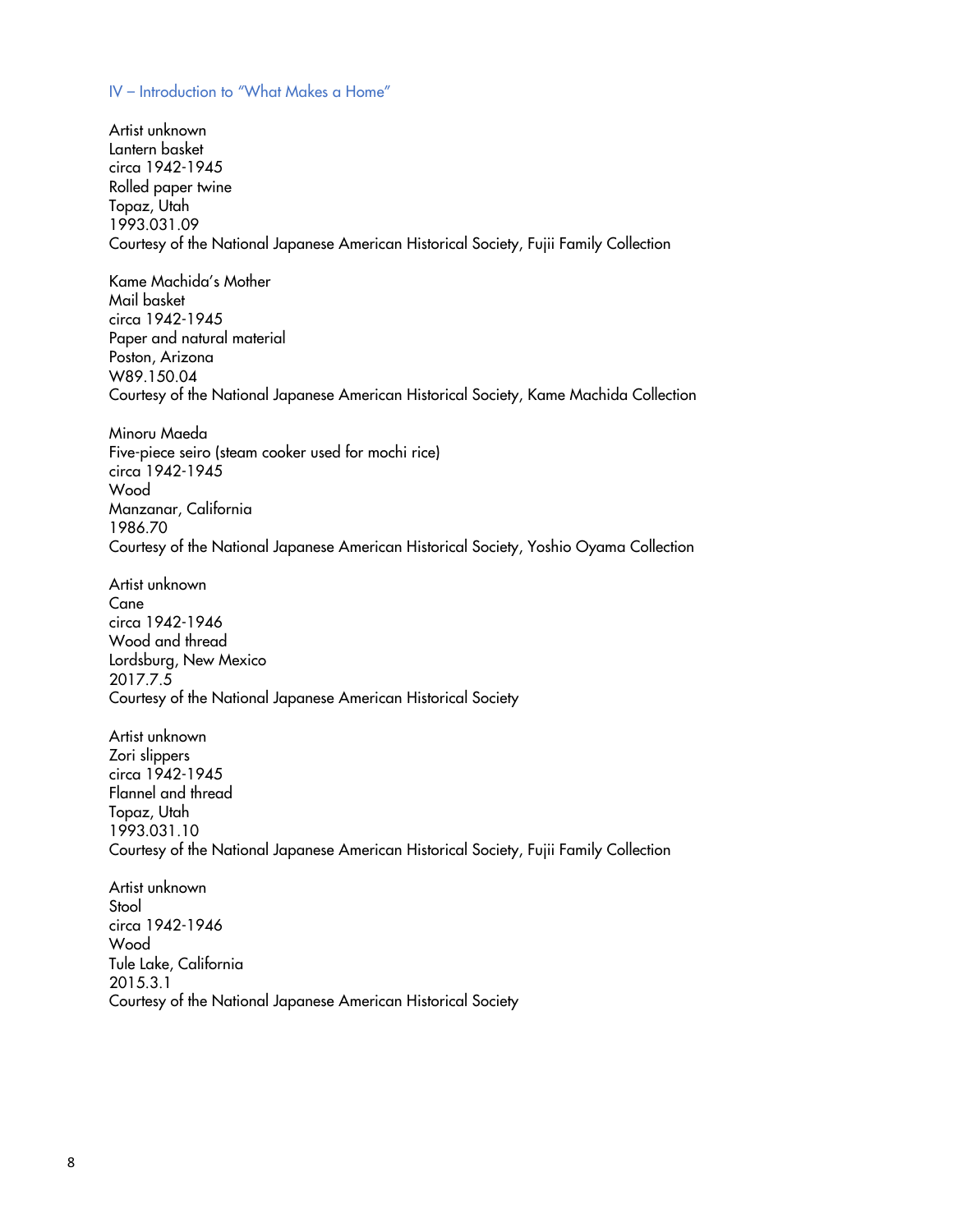Kobu (burled wood branch) Wood and varnish Courtesy of the National Japanese American Historical Society, Rosalind Uno Collection Artist unknown circa 1942-1945 Location unknown 1987.47.10

 Table owned by Geo T. Goto Courtesy of the National Japanese American Historical Society, Barbara Goto Suyehiro Collection 20th century Wood Topaz, Utah

# V – Arts and Crafts in the Camps: Traditional and Decorative Arts

 Posed doll with green kimono and scroll Cloth, embroidery thread, crepe paper, and wood Courtesy of the National Japanese American Historical Society, Omori Family Collection Kikuyo Omori circa 1942-1945 Topaz, Utah 1997.02.4

 Posed doll with red kimono and drum Cloth, embroidery thread, and wood Courtesy of the National Japanese American Historical Society, Omori Family Collection Kikuyo Omori circa 1942-1945 Topaz, Utah 1997.02.7

 Chiura Obata Letter and drawing, Chiura Obata to Lydia Fuller dated September Paper and ink Courtesy of the National Japanese American Historical Society, Lydia 29, 1942 Topaz, Utah 2014.9.1 Fuller Collection

 Buddhist priest carving Courtesy of the National Japanese American Historical Society, Walter Tanaka Collection circa 1942-1945 Ironwood Poston, Arizona 1986.5.1

 Courtesy of the National Japanese American Historical Society, Walter Tanaka Collection Tsunejiro Tanaka Samurai carving circa 1942-1945 Ironwood Poston, Arizona 1986.5.2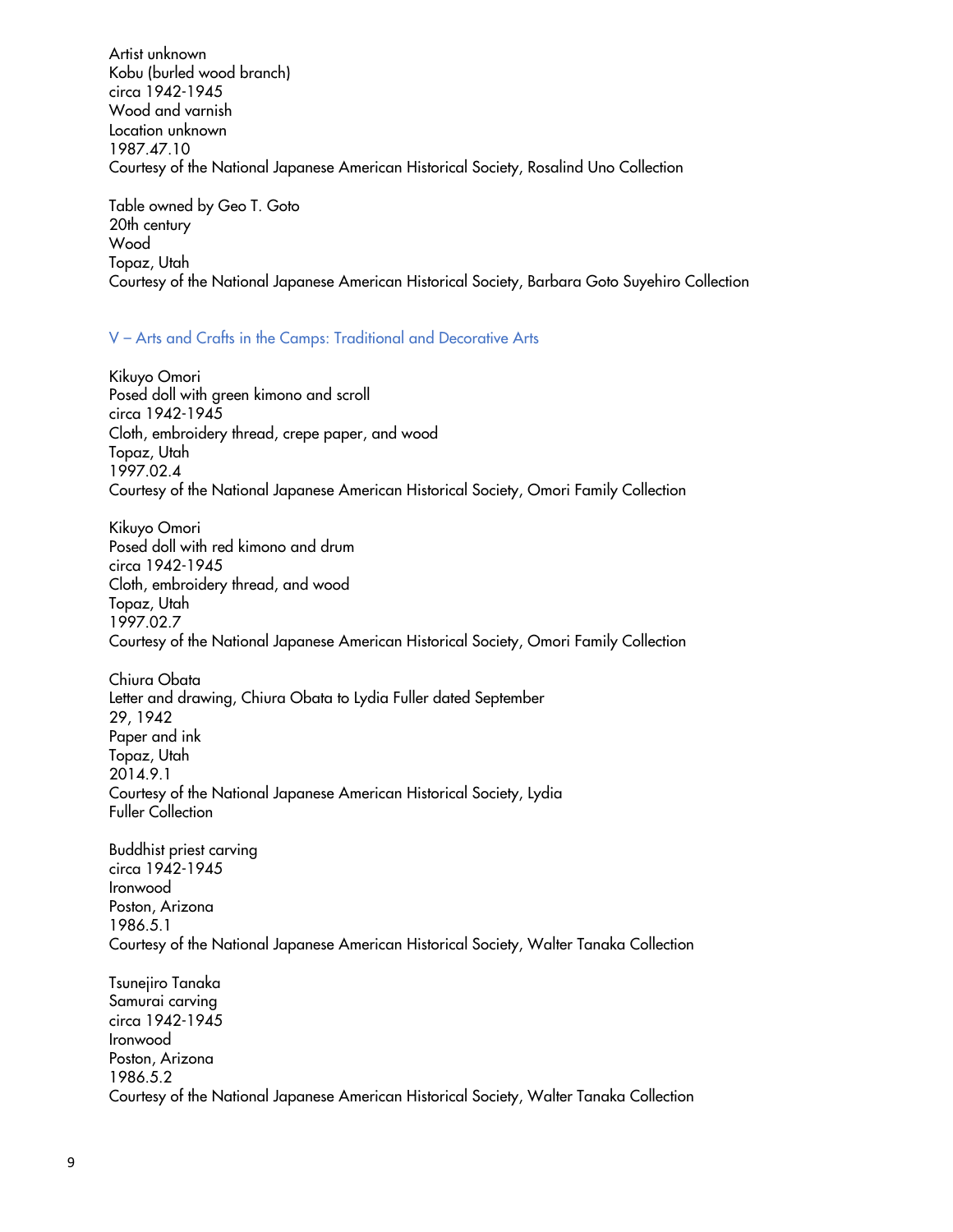May Satsuki Muroga (née Doi) Interior of 5-Person Barrack Courtesy of the National Japanese American Historical Society, May Satsuki Muroga (née Doi) Collection May Satsuki Muroga (née Doi) Interior of 5-Person Barrack 1943 Graphite on paper Rohwer, Arkansas 2006.08.01 1943

 Graphite on paper Courtesy of the National Japanese American Historical Society, May Satsuki Muroga (née Doi) Collection Rohwer, Arkansas 2006.008.02

 May Satsuki Muroga (née Doi) The Post Office (Rohwer, Arkansas) Graphite on paper Courtesy of the National Japanese American Historical Society, May Satsuki Muroga (née Doi) Collection circa 1943-1945 Rohwer, Arkansas 2006.08.10

 May Satsuki Muroga (née Doi) Graphite on paper Courtesy of the National Japanese American Historical Society, May Satsuki Muroga (née Doi) Collection The Ware-House (Stockton) 1942 Stockton, California 2006.08.04

 May Satsuki Muroga (née Doi) The Bathhouse (Stockton) Graphite on paper Courtesy of the National Japanese American Historical Society, May Satsuki Muroga (née Doi) Collection 1942 Stockton, California 2006.08.05

 May Satsuki Muroga (née Doi) The Butcher Shop Graphite on paper Courtesy of the National Japanese American Historical Society, May Satsuki Muroga (née Doi) Collection 1942 Stockton, California 2006.08.07

 May Satsuki Muroga (née Doi) Graphite on paper Courtesy of the National Japanese American Historical Society, May Satsuki Muroga (née Doi) Collection Stockton Assembly Canteen 1942 Stockton, California 2006.08.06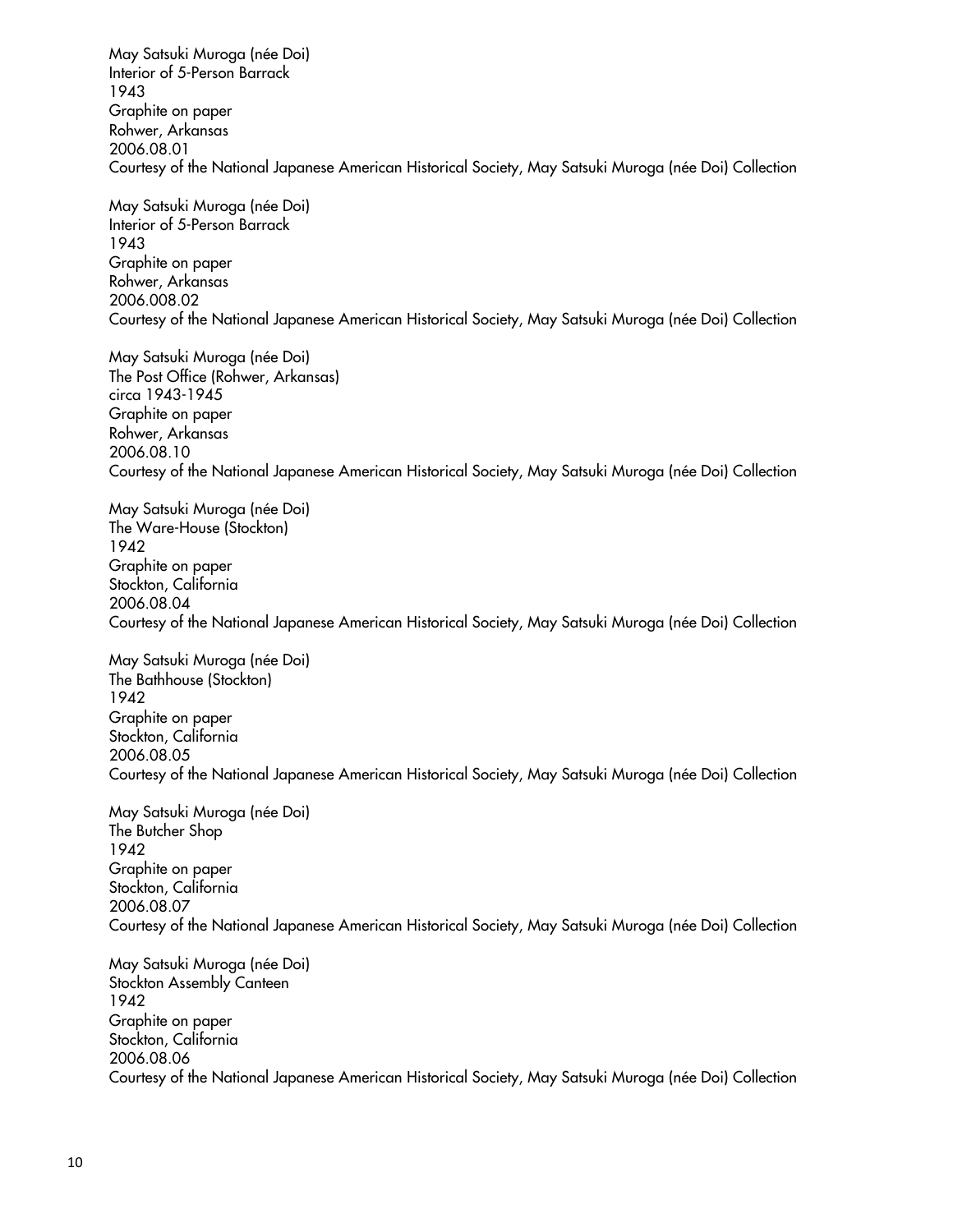May Satsuki Muroga (née Doi) Graphite on paper Courtesy of the National Japanese American Historical Society, May Satsuki Muroga (née Doi) Collection Drawing of Tanforan Racetrack infield barracks Graphite on paper Courtesy of the National Japanese American Historical Society, Tadao Takiuchi Collection Drawing of Tanforan landscape Graphite on paper Courtesy of the National Japanese American Historical Society, Tadao Takiuchi Collection Rolled paper twine and tin can Courtesy of the National Japanese American Historical Society, Fujii Family Collection Carved flower pin Courtesy of the National Japanese American Historical Society Carved acorn pin Wood and lacquer Granada (Amache), Colorado Courtesy of the National Japanese American Historical Society, Himeko Fukuhara Collection Wood and safety pin Courtesy of the National Japanese American Historical Society, Chizu Iiyama Collection The "Popular" House (Stockton) 1942 Stockton, California 2006.08.08 Tadao Takiuchi 1942 Tanforan, California 1986.75.3 Tadao Takiuchi 1942 Tanforan, California 1986.75.4 Artist unknown Fluted basket circa 1942-1945 Topaz, Utah 1993.031.06 Artist unknown circa 1942-1946 Wood Location unknown 1998.001.13 Artist unknown circa 1943-1945 1991.068.13 Artist unknown Michi pin circa 1942-1945 Topaz, Utah 1991.032.30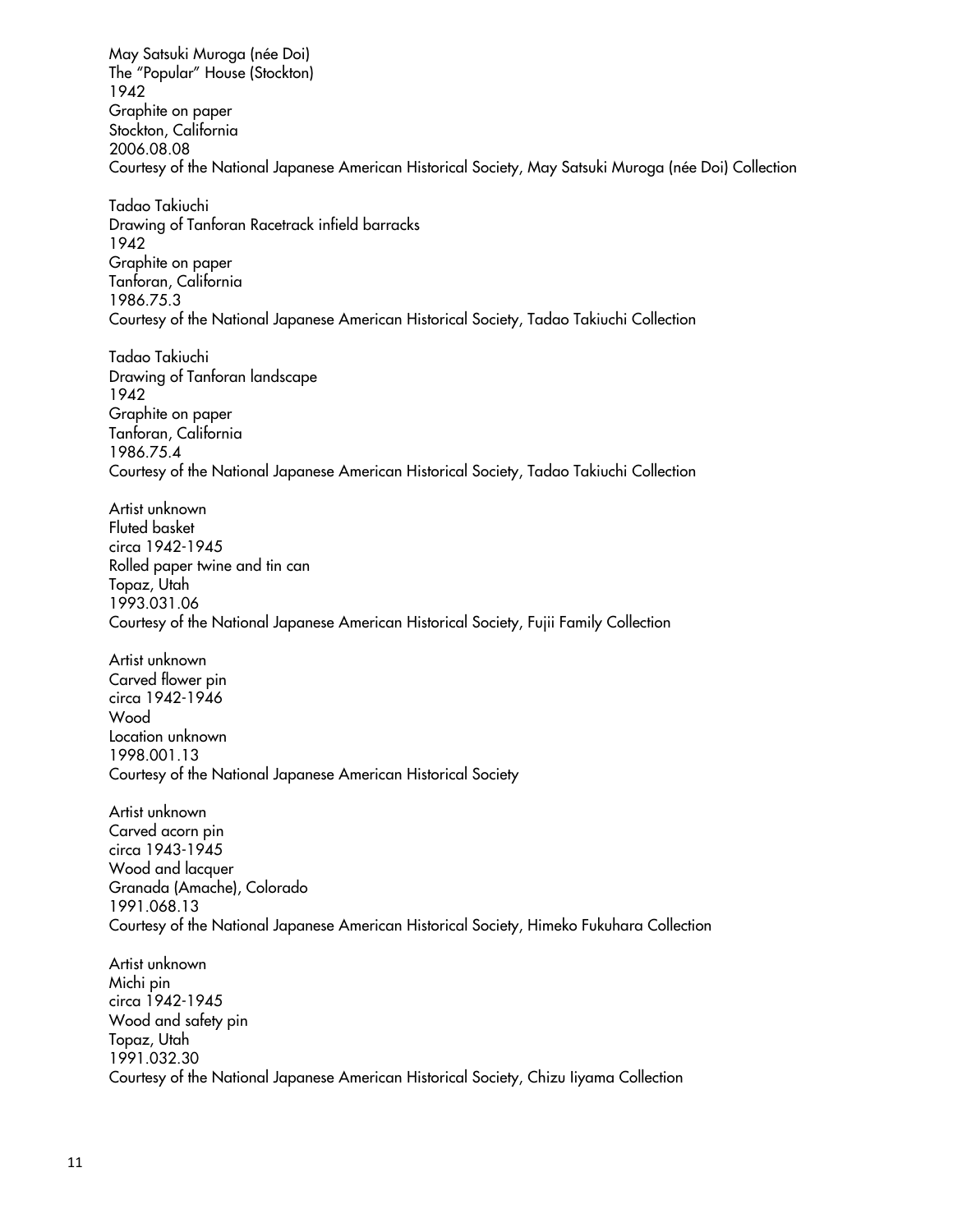Wood "Kobayashi" name plate Courtesy of the National Japanese American Historical Society Artist unknown circa 1942-1946 Crate wood Location unknown 2015.3.2

 KoKan Oshiro Wood tray with bird Courtesy of the National Japanese American Historical Society, KoKan Oshiro Collection and lily pad carvings 1943 Wood Jerome, Arkansas 2015.5.1

 Onion sack material, wood, and lacquer Courtesy of the National Japanese American Historical Society, Frances Toshima Collection Suehiko Shimamoto Square woven box circa 1942-1945 Rohwer, Arkansas 1986.073.02

 Onion sack material, wood, and lacquer Courtesy of the National Japanese American Historical Society, Frances Toshima Collection Suehiko Shimamoto Rectangular woven box circa 1942-1945 Rohwer, Arkansas 1986.073.02b

 Shell, wood, paper, paint, and glue Courtesy of the National Japanese American Historical Society Artist unknown Shell pin with wicker basket circa 1942-1945 Possibly Tule Lake or Topaz 2017.7.6

 Square woven box circa 1942-1945 Granada (Amache), Colorado Courtesy of the National Japanese American Historical Society, Esther Tanizawa Collection Nineyo Okuda Crepe paper 2006.009.02

 Unknown artist in the craft class at Topaz Courtesy of the National Japanese American Historical Society, Fujii Family Collection Round multicolored paper basket circa 1942-1945 Rolled paper twine Topaz, Utah 1993.031.08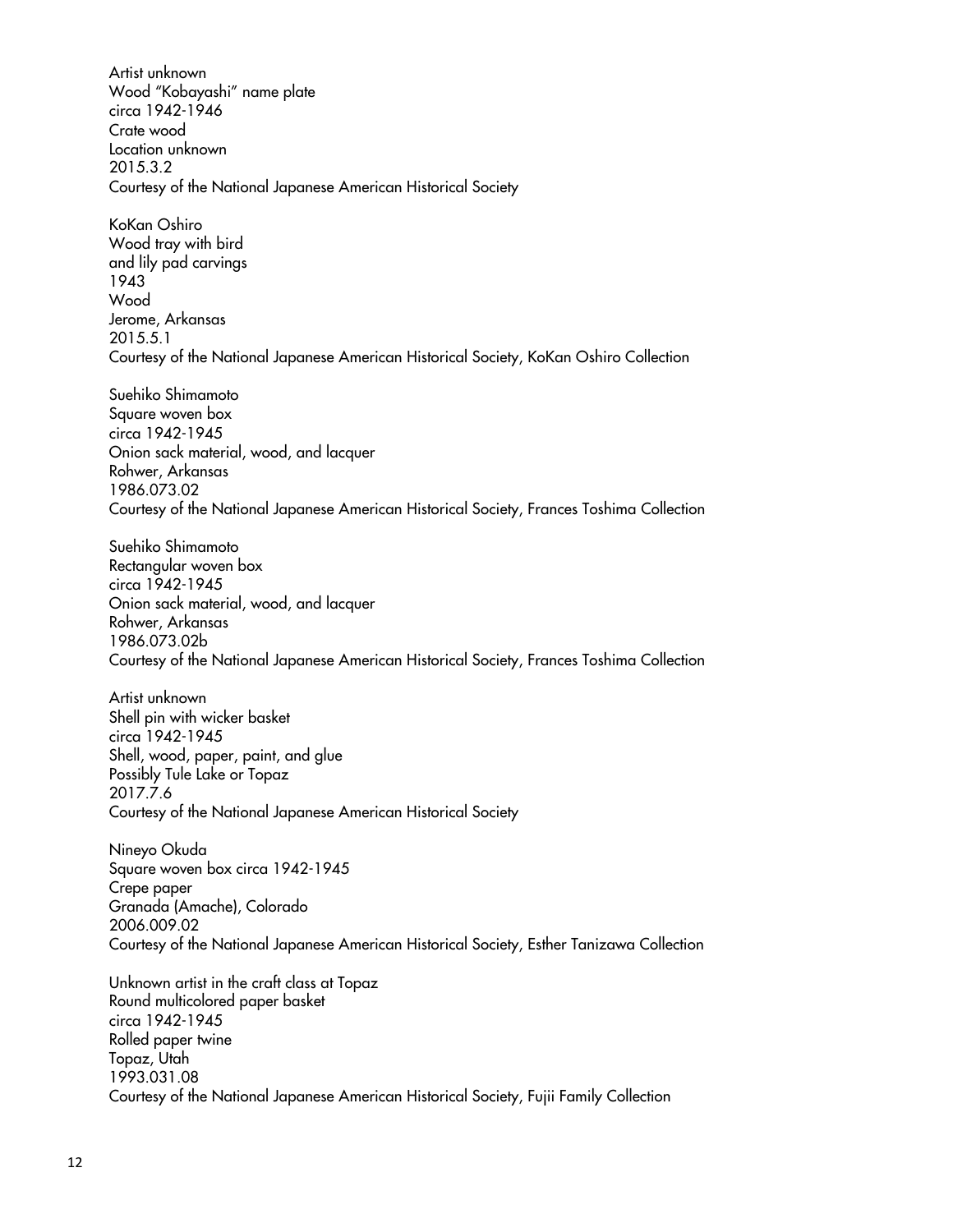Courtesy of the National Japanese American Historical Society, Walter Tanaka Collection Artist unknown, possibly Edison Uno Kobu (burled wood branch) Wood and varnish Granada (Amache), Colorado Courtesy of the National Japanese American Historical Society, Rosalind Uno Collection Ikebana flower vase Courtesy of the National Japanese American Historical Society, Dr. Yoshiye Togasaki Collection Courtesy of the National Japanese American Historical Society, Howard Kinoshita Collection Mixed media carving (cherry blossoms) Wood, paint, shells, and glue Courtesy of the National Japanese American Historical Society Kumekichi Taniguchi Wood carving (dancer) Wood and ink Granada (Amache), Colorado Courtesy of the National Japanese American Historical Society, Betty Kitazumi Collection Kumekichi Taniguchi Wood carving (fish) Wood and ink Granada (Amache), Colorado Courtesy of the National Japanese American Historical Society, Betty Kitazumi Collection Tsunejiro Tanaka Suiban (flower arrangement base) circa 1942-1945 Ironwood Poston, Arizona 1986.5.4 circa 1943-1945 1987.47.2 Artist unknown circa 1942-1945 Wood Location unknown 1991.004.6 Toshi Kinoshita Relief carving (old man), with Buddhist inscription circa 1943-1945 Wood Topaz, Utah 1986.13.3 Artist unknown circa 1942-1946 Topaz, Utah 2006.01.14 1944 USF2017.1.1 1944 USF2017.1.2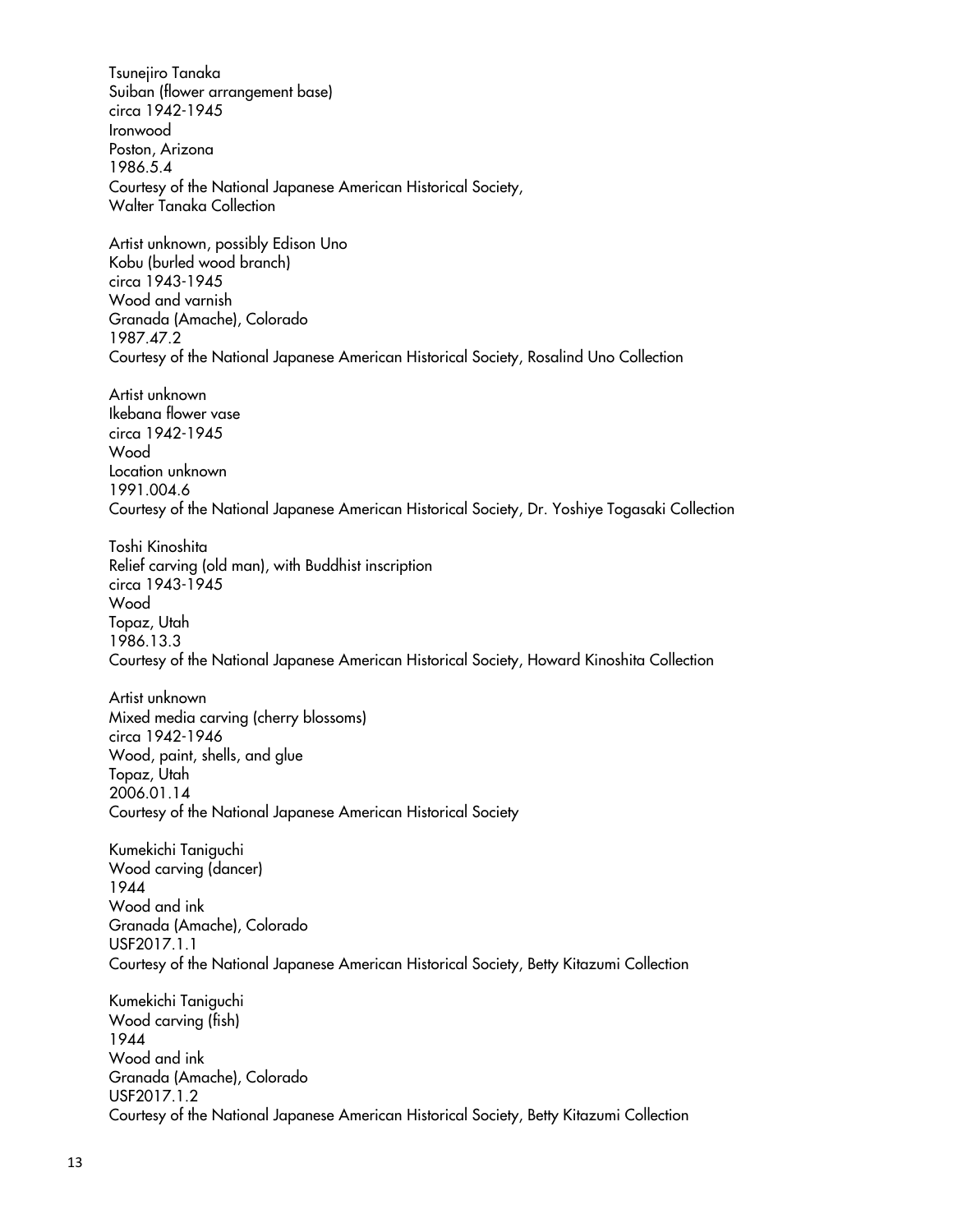Artist unknown (student of the Manzanar Woodshop Club) Courtesy of the National Japanese American Historical Society Flower carving circa 1942-1945 Wood Manzanar, California 2014.12.11

 Floral carving with inscription Wood and paint Courtesy of the National Japanese American Historical Society, Marie Kurihara Collection Artist unknown 1942 Poston, Arizona 2004.022.01

 Ascending Dragon with Inscription Heart Mountain, Wyoming Courtesy of the National Japanese American Historical Society, Shizuko (Azeka) Horiuchi Collection Shiumi Asega 1944 Wood 1986.72

# VI – Life in the Camps

 Haribako Tansu (sewing box) Heart Mountain, Wyoming Courtesy of the National Japanese American Historical Society, Masao Najima Collection Masao Najima 1944 Wood 1986.107.1

 Crocheted table scarf Heart Mountain, Wyoming Courtesy of the National Japanese American Historical Society, Virginia Hobbs Suyama Collection circa 1942-1945 Cotton yarn 1990.014.2

 Artist unknown Granada (Amache), Colorado Whistle circa 1942-1945 Wood 1991.068.34

 Shell flower pin Shells, paint, glue, wood, and safety pin Courtesy of the National Japanese American Historical Society, Chizu Iiyama Collection Artist unknown circa 1942-1945 Topaz, Utah 1991.032.26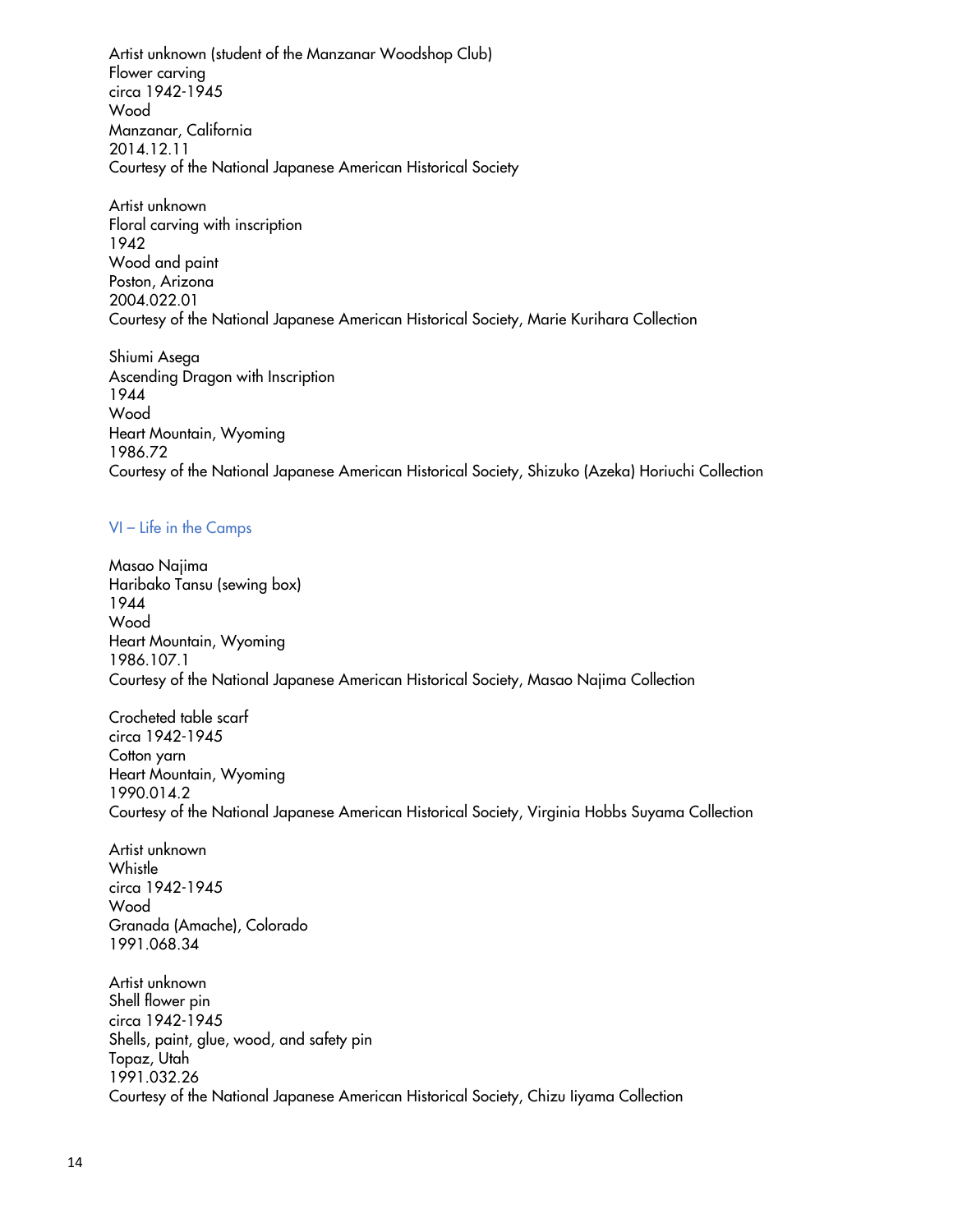Artist unknown Shells, wire, fabric, string, paint, and glue Courtesy of the National Japanese American Historical Society, Chiyeko Nagareda Geta and hearts pin Wood, glue, string, paint, and safety pin Courtesy of the National Japanese American Historical Society Comic (travelers returning to camp) Ink on paper Courtesy of the National Japanese American Historical Society, Marie Comic (Poston hospital booth) Flower corsage circa 1942-1945 Topaz, Utah 1994.038.6 Artist unknown circa 1942-1946 Location unknown 1998.001.08 George Kido 1942-1943 Poston, Arizona 1987.22.1 Doi Collection George Kido

 Courtesy of the National Japanese American Historical Society, Marie Doi Collection circa 1942-1943 Graphite on paper Poston, Arizona 1987.22.6

 Comic (arrow barrage) Ink on paper Courtesy of the National Japanese American Historical Society, Marie Doi Collection George Kido circa 1942-1943 Poston, Arizona 1987.22.9

 Courtesy of the National Japanese American Historical Society, Thomas M. Kurihara Collection Artist unknown Sushi press circa 1942-1945 Wood Poston, Arizona 1992.084.7.a-c

 Ladle with inscription Wood and ink Santa Fe, New Mexico Courtesy of the National Japanese American Historical Society, Howard Kinoshita Collection Toshi Kinoshita circa 1942-1946 1986.13.9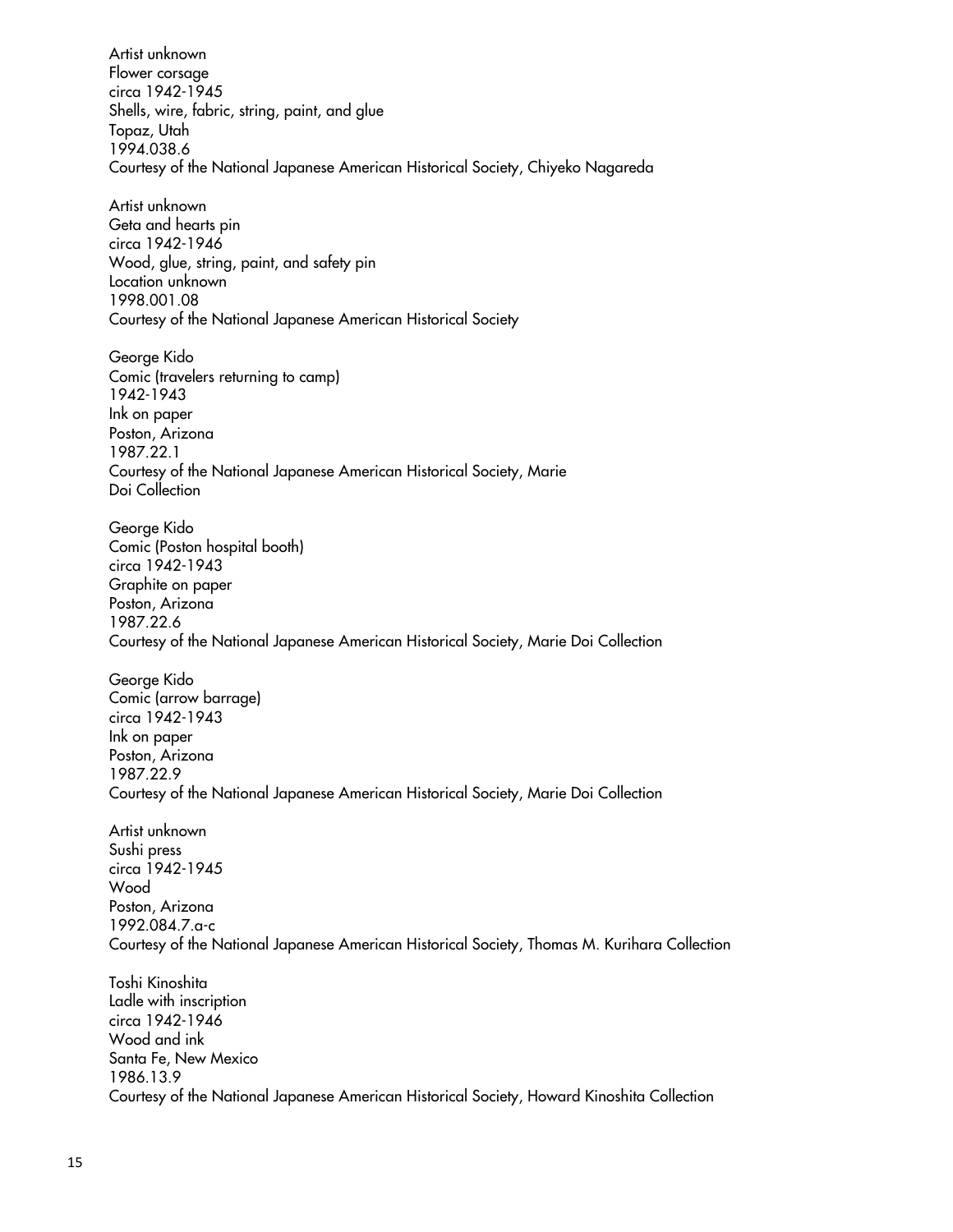Wood and steel Courtesy of the National Japanese American Historical Society, Kazuko Hirano Chiappelone Collection Sushi knife with cover Pinewood, masonite, and metal Courtesy of the National Japanese American Historical Society, Kiyoshi Yoshii Collection Courtesy of the National Japanese American Historical Society, Walter Tanaka Collection Artist unknown Gila River, Arizona Courtesy of the National Japanese American Historical Society, Kazuko Matsumoto Collection Shogi game board Courtesy of the National Japanese American Historical Society Granada (Amache), Colorado Courtesy of the National Japanese American Historical Society, Robert Obi Collection P-40 Warhawk model plane Cardboard, plastic, string, paint, and wood Courtesy of the National Japanese American Historical Society, Joe Kawamorita Collection Heitaro Hirano Bonito shaver 1942 Heart Mountain, Wyoming 1986.16.2 Matao Ogo circa 1943-1945 Topaz, UT 1986.10.1 Tsunejiro Tanaka Back scratcher circa 1942-1945 Ironwood Poston, Arizona 1986.5.5 Shogi pieces 1944 Wood 1986.81.6 Seiji Yoshinobu circa 1942-1944 Wood Jerome, Arkansas 2008.054.011a Granada Pioneer 1942 1986.78.3 Joe Kawamorita circa 1942-1945 Topaz, Utah 1998.022.1d